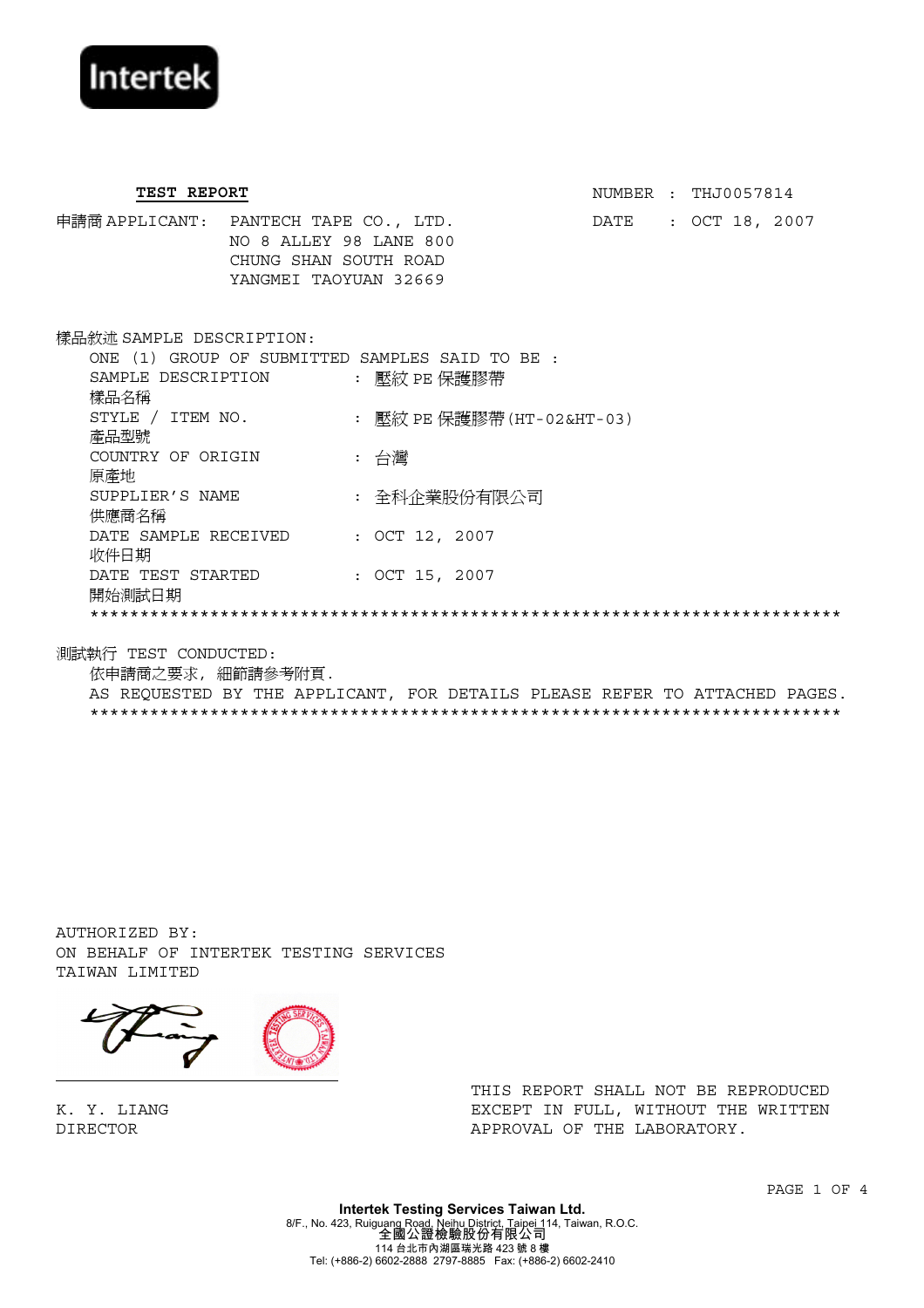

NUMBER : THJ0057814

TEST CONDUCTED

(Ⅰ) TEST RESULT SUMMARY :

| TESTING ITEM                                           | RESULT<br>(ppm)    |
|--------------------------------------------------------|--------------------|
|                                                        | MIXED TWO KINDS OF |
|                                                        | TRANSPARENT TAPE   |
| CADMIUM (Cd) CONTENT / 鎘含量                             | <b>ND</b>          |
| (Pb) CONTENT /<br>鉛含量<br>LEAD                          | <b>ND</b>          |
| (Hg) CONTENT /<br>汞含量<br>MERCURY                       | <b>ND</b>          |
| $(Cr^{6+})$ CONTENT<br>CHROMIUM VI<br>六價鉻含量            | <b>ND</b>          |
| 多溴聯苯<br>POLYBROMINATED BIPHENYLS (PBBs)                |                    |
| 單溴聯苯<br>MONOBROMINATED BIPHENYLS (MONOBB)              | <b>ND</b>          |
| / 二溴聯苯<br>DIBROMINATED BIPHENYLS (DiBB)                | <b>ND</b>          |
| / 三溴聯苯<br>TRIBROMINATED BIPHENYLS (TriBB)              | <b>ND</b>          |
| 四溴聯苯<br>TETRABROMINATED BIPHENYLS<br>(TetraBB)         | <b>ND</b>          |
| 五溴聯苯<br>PENTABROMINATED BIPHENYLS (PentaBB)            | <b>ND</b>          |
| 六溴聯苯<br>HEXABROMINATED BIPHENYLS<br>(HexaBB)           | <b>ND</b>          |
| / 七溴聯苯<br>HEPTABROMINATED BIPHENYLS<br>(HeptaBB)       | <b>ND</b>          |
| 八溴聯苯<br>OCTABROMINATED BIPHENYLS<br>(OctaBB)           | ND                 |
| 九溴聯苯<br>NONABROMINATED BIPHENYLS (NonaBB)              | ND                 |
| 十溴聯苯<br>DECABROMINATED BIPHENYL (DecaBB)               | ND                 |
| 多溴聯苯醚<br>POLYBROMINATED DIPHENYL ETHERS (PBDEs)        |                    |
| 單溴聯苯醚<br>MONOBROMINATED DIPHENYL ETHERS<br>(MonoBDE)   | <b>ND</b>          |
| 溴聯苯醚<br>DIBROMINATED DIPHENYL ETHERS (DiBDE)           | <b>ND</b>          |
| 三溴聯苯醚<br>TRIBROMINATED DIPHENYL ETHERS<br>(TriBDE)     | <b>ND</b>          |
| 四溴聯苯醚<br>TETRABROMINATED DIPHENYL ETHERS<br>(TetraBDE) | <b>ND</b>          |
| 五溴聯苯醚<br>PENTABROMINATED DIPHENYL ETHERS<br>(PentaBDE) | <b>ND</b>          |
| 六溴聯苯醚<br>HEXABROMINATED DIPHENYL ETHERS<br>(HexaBDE)   | <b>ND</b>          |
| 七溴聯苯醚<br>HEPTABROMINATED DIPHENYL ETHERS (HeptaBDE)    | <b>ND</b>          |
| 八溴聯苯醚<br>OCTABROMINATED DIPHENYL ETHERS<br>(OctaBDE)   | ND                 |
| 九溴聯苯醚<br>NONABROMINATED DIPHENYL ETHERS<br>(NonaBDE)   | <b>ND</b>          |
| 十溴聯苯醚<br>DECABROMINATED DIPHENYL ETHER<br>(DecaBDE)    | ND                 |

|  |     | REMARKS : $ppm = PARTS PER MILLION$ |
|--|-----|-------------------------------------|
|  | ND. | = NOT DETECTED                      |
|  |     |                                     |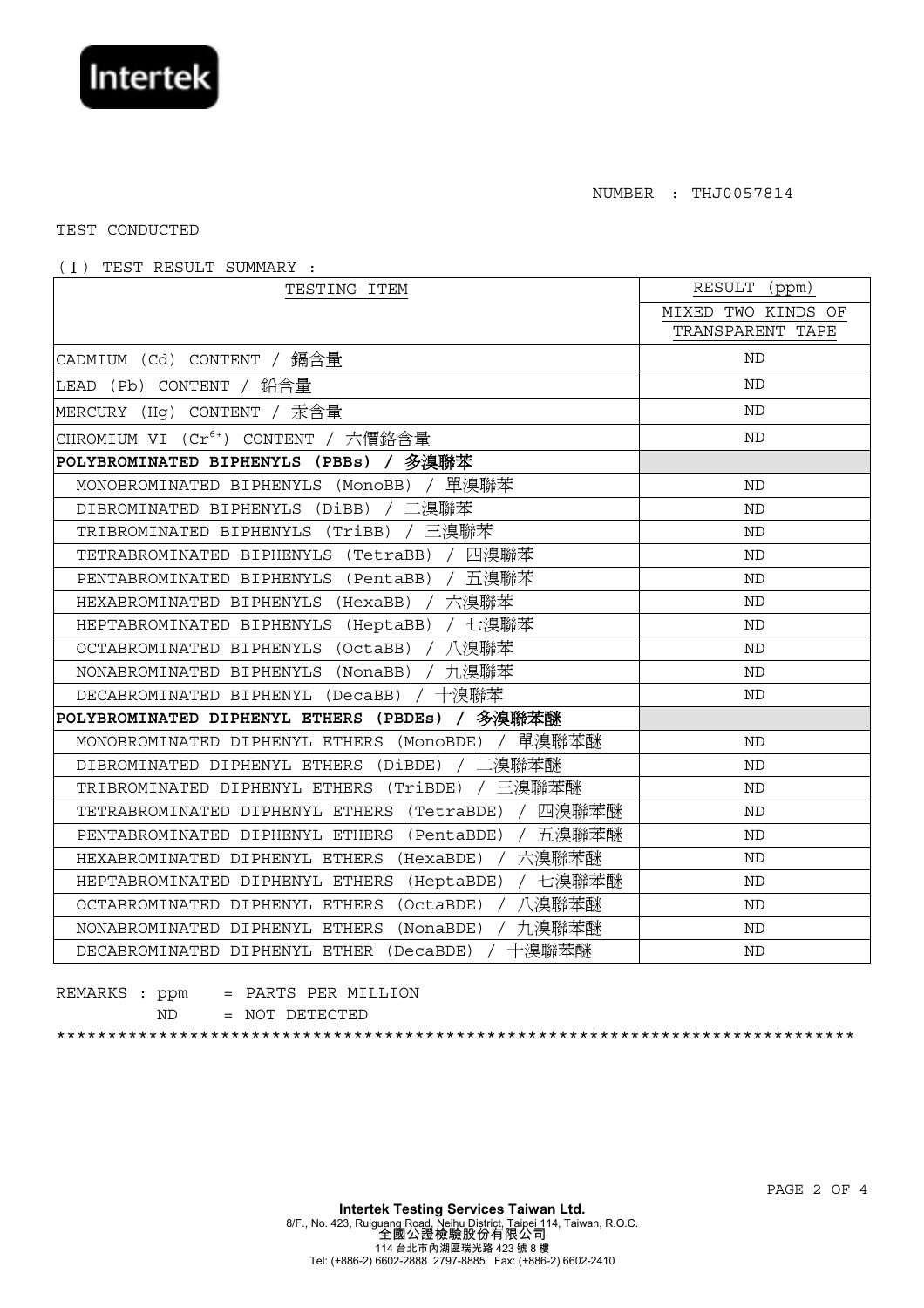

## NUMBER : THJ0057814

## TEST CONDUCTED

## (Ⅱ) TEST METHOD :

| TESTING ITEM                                       | TESTING METHOD                                                                                                                                 | REPORTING LIMIT |
|----------------------------------------------------|------------------------------------------------------------------------------------------------------------------------------------------------|-----------------|
| CADMIUM (Cd) CONTENT<br>鎘含量                        | WITH REFERENCE TO USEPA 3052, BY<br>MICROWAVE DIGESTION AND<br>DETERMINED BY ICP-OES                                                           | 2 ppm           |
| LEAD (Pb) CONTENT<br>鉛含量                           | WITH REFERENCE TO USEPA 3052, BY<br>MICROWAVE DIGESTION AND<br>DETERMINED BY ICP-OES                                                           | 2 ppm           |
| MERCURY (Hg) CONTENT<br>汞含量                        | WITH REFERENCE TO USEPA 3052, BY<br>MICROWAVE DIGESTION AND<br>DETERMINED BY ICP-OES                                                           | 2 ppm           |
| CHROMIUM VI (Cr <sup>6+</sup> ) CONTENT<br>六價鉻含量   | AS PER APPLICANT'S REQUEST WITH<br>REFERENCE TO USEPA 3060A & 7196A,<br>BY ALKALINE DIGESTION AND<br>DETERMINED BY UV-VIS<br>SPECTROPHOTOMETER | 1 ppm           |
| POLYBROMINATED BIPHENYLS<br>(PBBs)<br>多溴聯苯         | WITH REFERENCE TO USEPA 3540C, BY<br>SOLVENT EXTRACTION AND DETERMINED<br>BY HPLC-DAD OR GC-MSD                                                | 5 ppm           |
| POLYBROMINATED DIPHENYL<br>ETHERS (PBDEs)<br>多溴聯苯醚 | WITH REFERENCE TO USEPA 3540C, BY<br>SOLVENT EXTRACTION AND DETERMINED<br>BY HPLC-DAD OR GC-MSD                                                | 5 ppm           |

REMARK : REPORTING LIMIT = QUANTITATION LIMIT OF ANALYTE IN SAMPLE \*\*\*\*\*\*\*\*\*\*\*\*\*\*\*\*\*\*\*\*\*\*\*\*\*\*\*\*\*\*\*\*\*\*\*\*\*\*\*\*\*\*\*\*\*\*\*\*\*\*\*\*\*\*\*\*\*\*\*\*\*\*\*\*\*\*\*\*\*\*\*\*\*\*\*\*\*\*

END OF REPORT